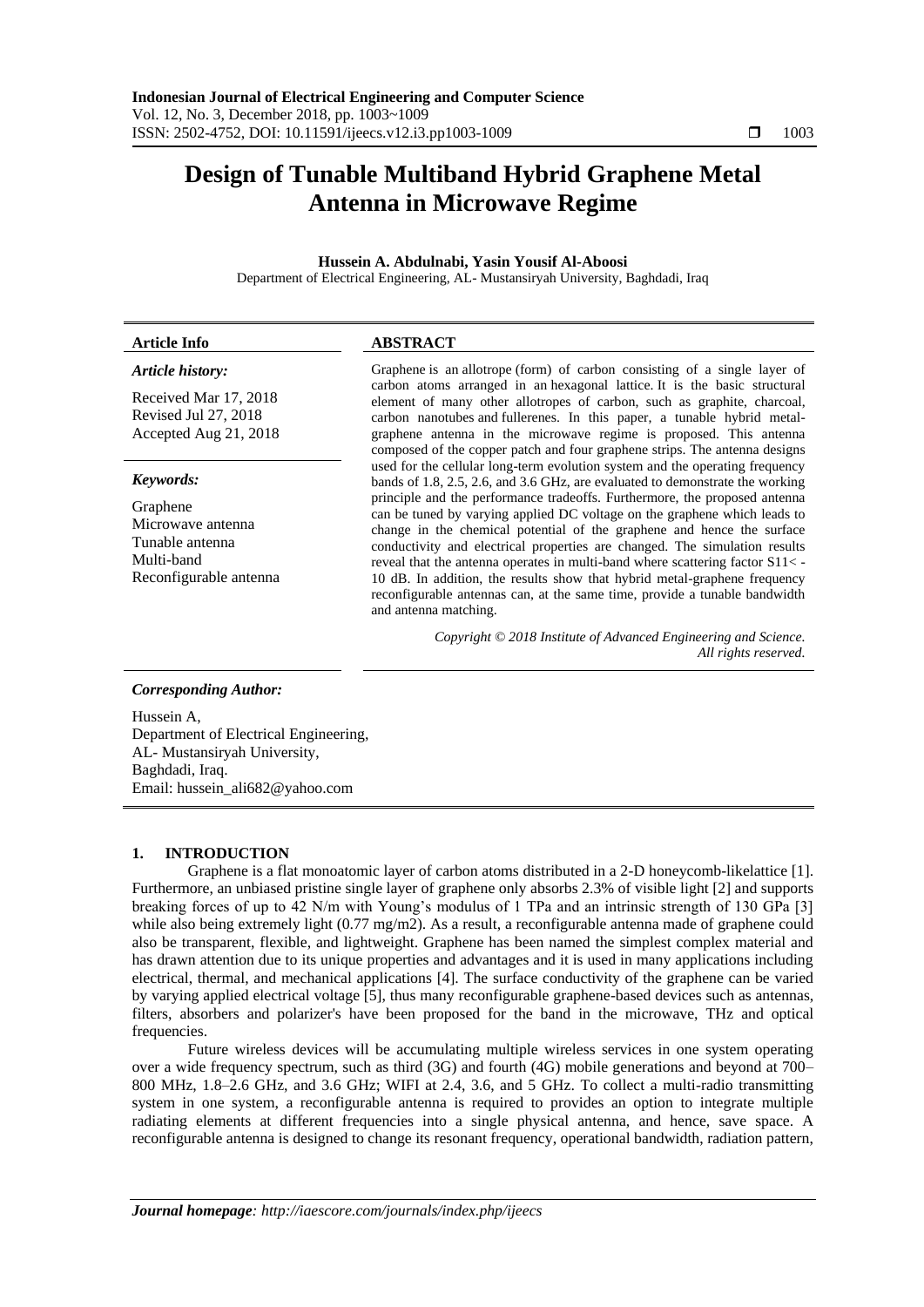and/or polarization manually or automatically (via software) to respond to different radio system requirements, and the environment.

Graphene material can be used in a reconfigurable antenna due to its to changing the surface conductivity by applying external electric field. Importantly, the admittance of graphene can be tuned by applying an electrostatic field perpendicular to the graphene layer, or in other words, by applying a DC current voltage bias, and hence, high and low impedances can be set to get the ON and OFF states as in the switches.

This effect is used in this paper to varying the electrical dimension of the antenna, and consequently, change the resonant frequency. However, graphene is not only an alternative option to a conventional RF switch, it can be used for fabricating the radiating antenna itself. Graphene reconfigurable antennas are being mostly studied for infra-red and terahertz frequencies as graphene can significantly reduce the size and provide high antenna reconfigurability. At such frequencies [6-7]. Huang et al [8] studied the performance of wearable antennas made of graphene ink from 1 to 5 GHz. The resonant frequency, bandwidth, and gain of the antennas in their study were slightly affected by bending and twisting.

The proposed antennas in this paper might produce enough reconfigurability to compensate for these effects observed in the graphene ink case. Since antennas fully made of graphene are expected to have low antenna efficiencies with very little reconfigurability at microwave frequencies [9], the antenna designs proposed here are hybrid metal-graphene frequency reconfigurable antennas.

### **2. BACKGROUND**

The graphene can display as an infinitesimally flimsy surface which is portrayed by surface conductivity  $\sigma(\omega, \mu, \gamma, T)$ . The graphene conductivity can be written by Drude model [10]. The Kubo formula of the graphene conductivity can be written

$$
\sigma = \sigma_{\text{intra}} + \sigma_{\text{inter}} \tag{1}
$$

$$
\sigma_{\text{intra}}(\omega, \mu_c, \gamma, T) = \frac{-ie^2 k_B T}{\pi \hbar^2} \left[ \frac{\mu c}{k_B T} + 2 \ln \left( e^{\frac{-\mu_c}{k_B T}} + 1 \right) \right] \frac{1}{\omega - j2\gamma} \tag{2}
$$

$$
\sigma_{\text{inter}}(\omega, \mu_c, \gamma, T) = \frac{-je^2}{4\pi\hbar} \ln \left( \frac{2|\mu_c| - (\omega - j2\gamma)\hbar}{2|\mu_c| + (\omega - j2\gamma)\hbar} \right) \tag{3}
$$

Where,

 $\omega$  = Angular frequency in rad / second and

 $\nu$  =Scattering rate in s−1

 $\mu_c$  = Chemical potential in eV, which can be controlled by chemical doping or by applying a bias voltage

 $T =$ Temperature in Kelvin

e = Electron charge

ћ = Reduced Planck's constant, and

 $k_B$  = Boltzmann constant

The intra band term dominates the graphene conductivity over an ultra-wide band of frequencies. The real part of the intra band conductivity being much larger than the imaginary part in this frequency range.

Interband conductivity dominates in the high frequencies, its real part being much smaller than its imaginary part. Although the interband conductivity is much larger than the intraband conductivity in the THz range, both terms were taken into account for the calculation of the surface impedance. Graphene surface impedance can be obtained from its conductivity by using the equations.

$$
Z_{S=1/_{\sigma(\omega)}} = R_S(V_b) + j X_S(V_b)
$$
\n(4)

#### **3. THE PROPOSED ANTENNA MODEL**

The proposed antenna consists of the patch from copper with four slots filled with graphene and transmission line at the middle of the bottom side of the patch. The antenna patch placed over 1mm alumina and the graphene strips connected to DC voltage source with gate doped semiconductor (Sio2) connected to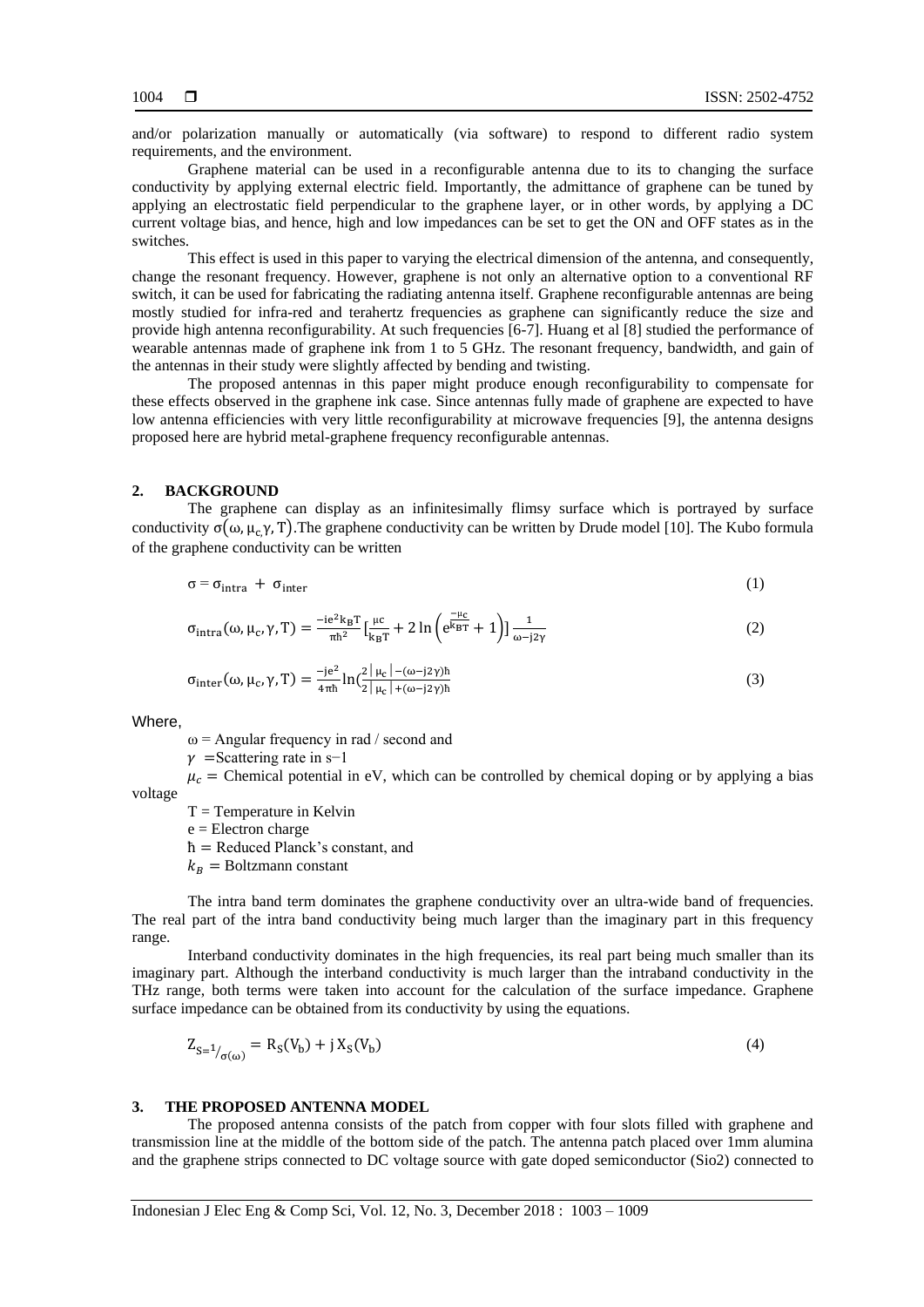graphene strips via DC voltage source for the purpose of tunability of the antenna. The antenna substrate is a silicone material of 4 mm thickness and the antenna grounded by 0.035mm copper layer. The antenna shape in CST program and layers of the antenna shown in Figure 1. A transmission line of a width of 2 mm is used for antenna feeding. Figure 2 shows the top view of the antenna and parameters symbols, Table 1 list the parameters dimensions in millimetres. Figure 2 shows the parameter symbol and Table 1 shows the parameter value in millimetre.



| Table 1. antenna parameters dimensions |            |                  |            |
|----------------------------------------|------------|------------------|------------|
| Parameter symbol                       | Value (mm) | Parameter symbol | Value (mm) |
| L1                                     |            | W1               | 8.5        |
| L <sub>2</sub>                         |            | W <sub>2</sub>   |            |
| L <sub>3</sub>                         |            | W <sub>3</sub>   | 8.5        |
| IA                                     |            | W4               |            |
| L main                                 | 39         |                  |            |
| D1                                     | 23.5       |                  |            |
| D2                                     | 10         |                  |            |

# **4. RESULTS OF THE PROPOSED ANTENNA**

All antenna configurations are simulated using a Computer Simulation Technology (CST) Microwave studio (MWs) software package which is based on Finite Integration Technique (FIT) instead of MoM. Many cases simulated and tested (some or all graphene strips connected to certain voltage and other strips connected to zero volts) and the next section shows the result. When the DC voltage connected to graphene strip, the graphene strip in ON state. When the applied DC voltage equal zero, the graphene strip in OFF state.

## **4.1. Case 1: S1, S3 On, S2, S4 Off**

Figure 3 shows the far field of the proposed antenna at frequencies ( $f= 1.8, 2.4, 2.5, 2.6, 3.6, 5 \text{ GHz}$ ) when S1, S3 on and S2, S4 off. Figure 4 shows the scattering parameter of the antenna. The antenna has three resonance frequencies 3.5, 4.2, 4.4 GHz. Figure 5 shows the gain of the antenna. The antenna has a good gain at frequency range (2-6)GHz.

## **4.2. Case 2: S1, S2, S4 OFF, S3 ON**

Figure 6 shows the far field of the proposed antenna at frequencies  $(f= 3.6,4.2, 4.4, 5.6GHz)$  when S3 ON and S1 S2,S4 OFF. Figure 7 shows the scattering parameter of the antenna. The antenna has three resonance frequencies 3.5, 4.2, 4.4 GHz. Figure 8 shows the gain of the antenna. The antenna has a good gain at frequency range (2-6)GHz.

## **4.3. Case 3: S1, S2, S3, S4 OFF,**

Figure 9 shows the far field of the proposed antenna at frequencies ( $f = 3.6, 4.2, 4.4, 5.6$ GHz) when and S1 S2,S3,S4 OFF. Figure 10 shows the scattering parameter of the antenna. The antenna has three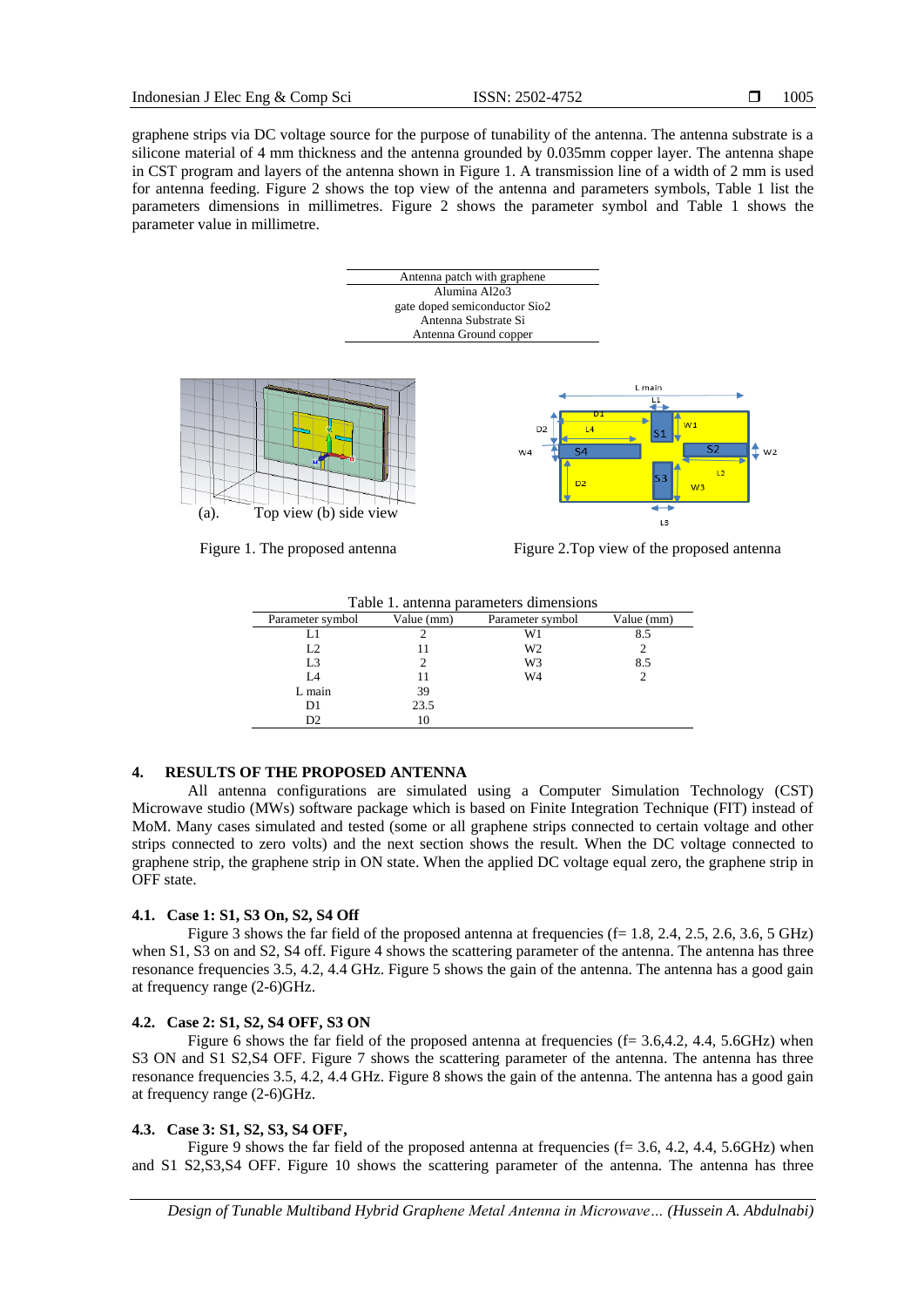resonance frequencies 3.5, 4.2, 4.4 GHz. Figure 11 shows the gain of the antenna. The antenna has a good gain at frequency range (2.5-6) GHz.



Figure 3. Far field of the proposed antenna at frequencies  $(f= 1.8, 2.4, 2.5, 2.6, 3.6, 5 \text{ GHz})$ 



Figure 4. Scattering parameter S11 of the proposed antenna



Figure 5. Gain of the proposed antenna



Figure 6. Far field of the proposed antenna at frequencies  $(f= 1.8, 2.4, 2.5, 2.6, 3.6, 5 \text{ GHz})$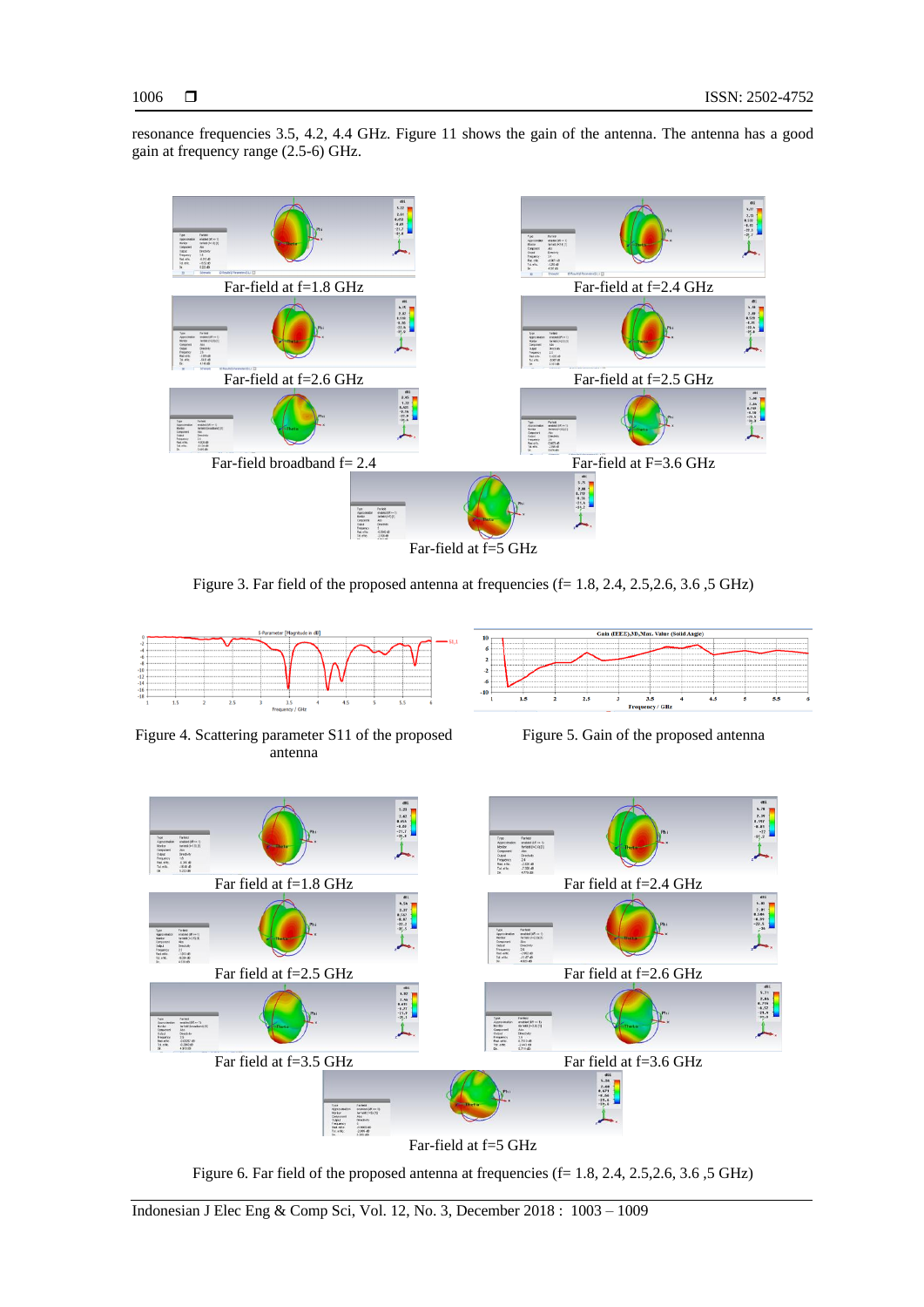

Figure 7. scattering parameter S11 of the Figure 8. gain of the proposed antenna proposed antenna



# **4.4. Case 4: S1, S2, S3, S4 ON,**

Figure 12 shows the far field of the proposed antenna at frequencies  $(f=3.6, 4.2, 4.4, 5.6GHz)$  when and S1 S2, S3, S4 ON. Figure 13 shows the scattering parameter of the antenna. The antenna has three resonance frequencies 3.5, 4.2, 4.4 GHz. Figure 14 shows the gain of the antenna. The antenna has a good gain at frequency range (1.5-6) GHz.



Figure 9. far field of the proposed antenna at frequencies  $(f= 1.8, 2.4, 2.5, 2.6, 3.6, 5 \text{ GHz})$ 



Figure 10. scattering parameter S11 of the Figure 11. gain of the proposed antenna proposed antenna



5.5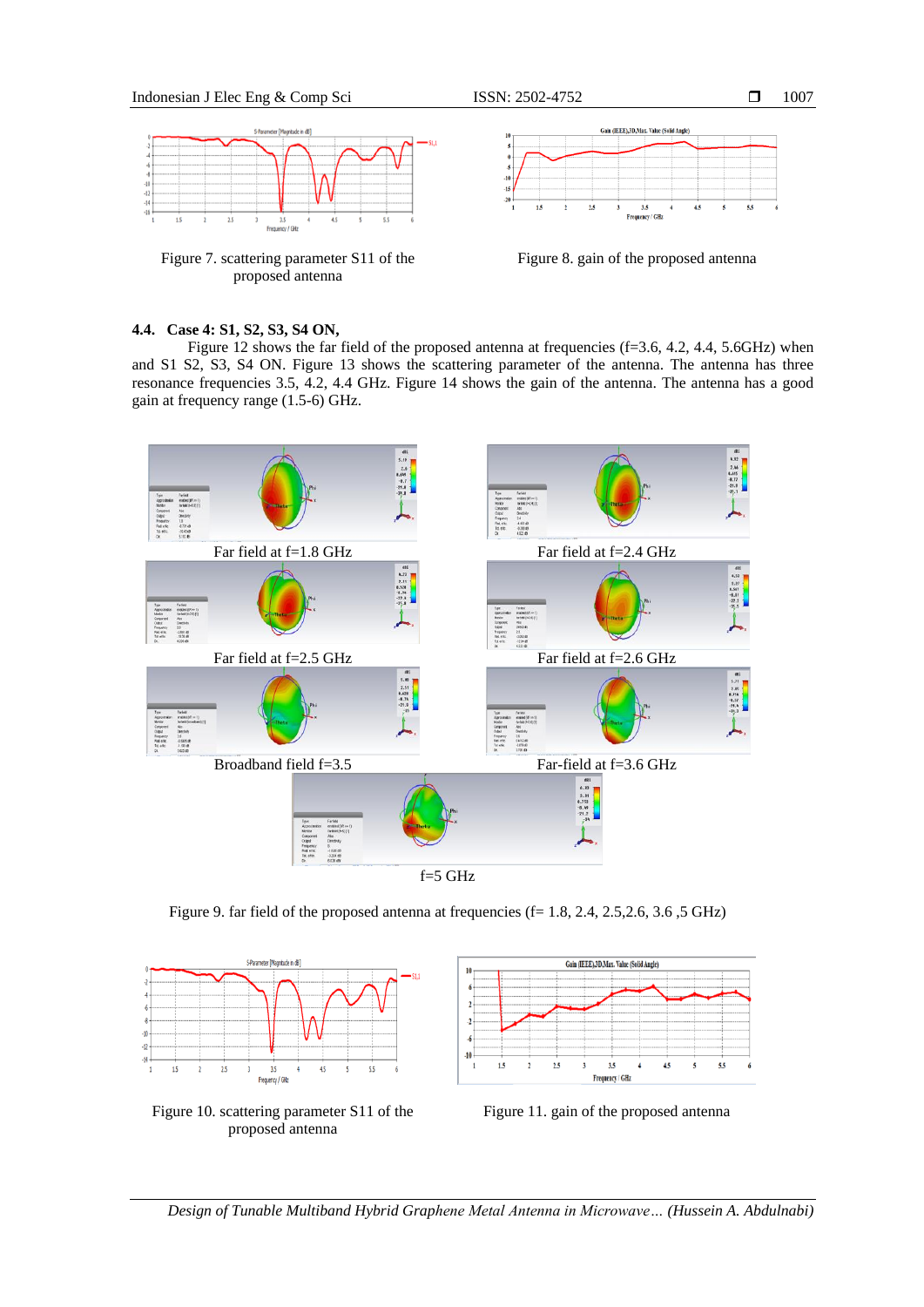

Figure 12. far field of the proposed antenna at frequencies  $(f= 1.8, 2.4, 2.5, 2.6, 3.6, 5 \text{ GHz})$ 



Figure 13. scattering parameter S11 of the proposed Figure 14. gain of the proposed antenna antenna



## **5. CONCLUSION**

In this paper, a reconfigurable hybrid metal-graphene antennas have been designed and simulated in microwave regime using CST Studio package. Many cases are taken, some or all graphene strips are ON and other strips or all are OFF. The designed antenna has a good gain and many resonance frequencies in themicrowave regime. The resonance frequencies and far field of the antenna variable in each case, thus we get a reconfigurable antenna.

## **REFERENCES**

- [1] C. N. Álvarez, R. C., J. S. Thompson, "Performance Analysis of Hybrid Metal–Graphene Frequency Reconfigurable Antennas in the Microwave Regime", *IEEE transactions antennas and propagation*, Vol. 65, No. 4, April 2017.
- [2] F. Bonaccorso, Z. Sun, T. Hasan, and A. C. Ferrari, "Graphene photonics and optoelectronics," *Nature Photon*., vol. 4, no. 9, pp. 611–622, Sep. 2010.
- [3] C. Lee, X. Wei, J. W. Kysar, and J. Hone, "Measurement of the elastic properties and intrinsic strength of monolayer graphene," *Science*, vol. 321, no. 5887, pp. 385–388, 2008.
- [4] K. Geim. "Graphene: Status and prospects", *Science*, 324(5934), Jun. 2009, pp. 1530–1534,
- [5] N. Grigorenko, M. Polini, and K. S. Novoselov. "Graphene plasmonics", *Nature Photon*., 2012, 487, pp. 749–758.